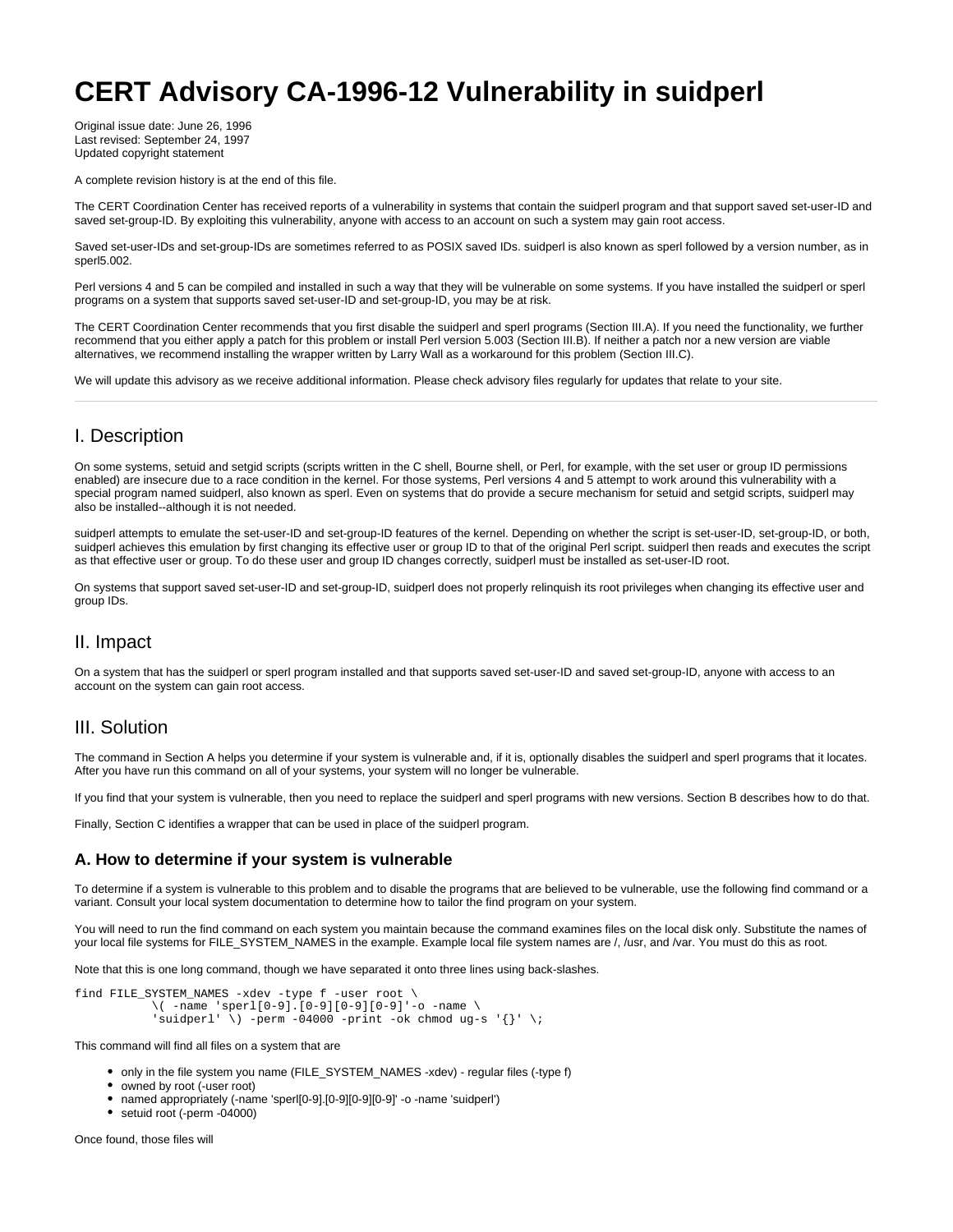- have their names printed (-print)
- have their modes changed, but only if you type 'y' in response to the prompt (-ok chown ug-s '{}' \;)

## **B. Obtain and install the appropriate patch according to the instructions included with the patch.**

#### **Vendor patches**

You may be vulnerable if your vendor supports saved set-user-ID and set-group-ID and ships suidperl or sperl. You need to get a patched version from your vendor. Appendix A contains information provided by the following vendors. If you vendor is not on this list, please contact the vendor directly.

## **Vendor or Source**

Apple Computer, Inc. Data General Corp. Digital Equipment Corp. FreeBSD, Inc. Hewlett-Packard Company IBM Corporation Linux **NEC** Open Software Foundation Sony Corporation X.org

Until you can install a patch, we recommend disabling suidperl. The find command above will help you do that. If you need suidperl or sperl, an alternative is to install the wrapper described in Section C.

#### **Source code patches**

If you have installed Perl from source code, you should install source code patches. Patches are available from the CPAN (Comprehensive Perl Archive Network) archives.

Patch for Perl Version 4: File src/fixsuid4-0.pat MD5 Checksum af3e3c40bbaafce134714f1381722496

Patch for Perl Version 5: File src/fixsuid5-0.pat MD5 Checksum af3e3c40bbaafce134714f1381722496

In addition, Perl version 5.003 contains this patch, so installing it on your system also addresses this vulnerability. Perl 5.003 is available from the CPAN archives. Here are the specifics: File src/5.0/perl5.003.tar.gz MD5 Checksum b1bb23995cd25e5b750585bfede0e8a5

The CPAN archives can be found at the following locations:

CPAN master site <ftp://ftp.funet.fi/pub/languages/perl/CPAN/>

Africa

<ftp://ftp.is.co.za/programming/perl/CPAN/>

#### Asia

<ftp://dongpo.math.ncu.edu.tw/perl/CPAN/> <ftp://ftp.lab.kdd.co.jp/lang/perl/CPAN/>

#### Australasia

<ftp://coombs.anu.edu.au/pub/perl/> <ftp://ftp.mame.mu.oz.au/pub/perl/CPAN/> <ftp://ftp.tekotago.ac.nz/pub/perl/CPAN/>

#### Europe

<ftp://ftp.arnes.si/software/perl/CPAN/> <ftp://ftp.ci.uminho.pt/pub/lang/perl/> <ftp://ftp.cs.ruu.nl/pub/PERL/CPAN/> <ftp://ftp.demon.co.uk/pub/mirrors/perl/CPAN/> <ftp://ftp.funet.fi/pub/languages/perl/CPAN/> <ftp://ftp.ibp.fr/pub/perl/CPAN/> <ftp://ftp.leo.org/pub/comp/programming/languages/perl/CPAN/> <ftp://ftp.pasteur.fr/pub/computing/unix/perl/CPAN/> <ftp://ftp.rz.ruhr-uni-bochum.de/pub/programming/languages/perl/CPAN/> <ftp://ftp.sunet.se/pub/lang/perl/CPAN/> <ftp://ftp.switch.ch/mirror/CPAN/> <ftp://unix.hensa.ac.uk/mirrors/perl-CPAN/>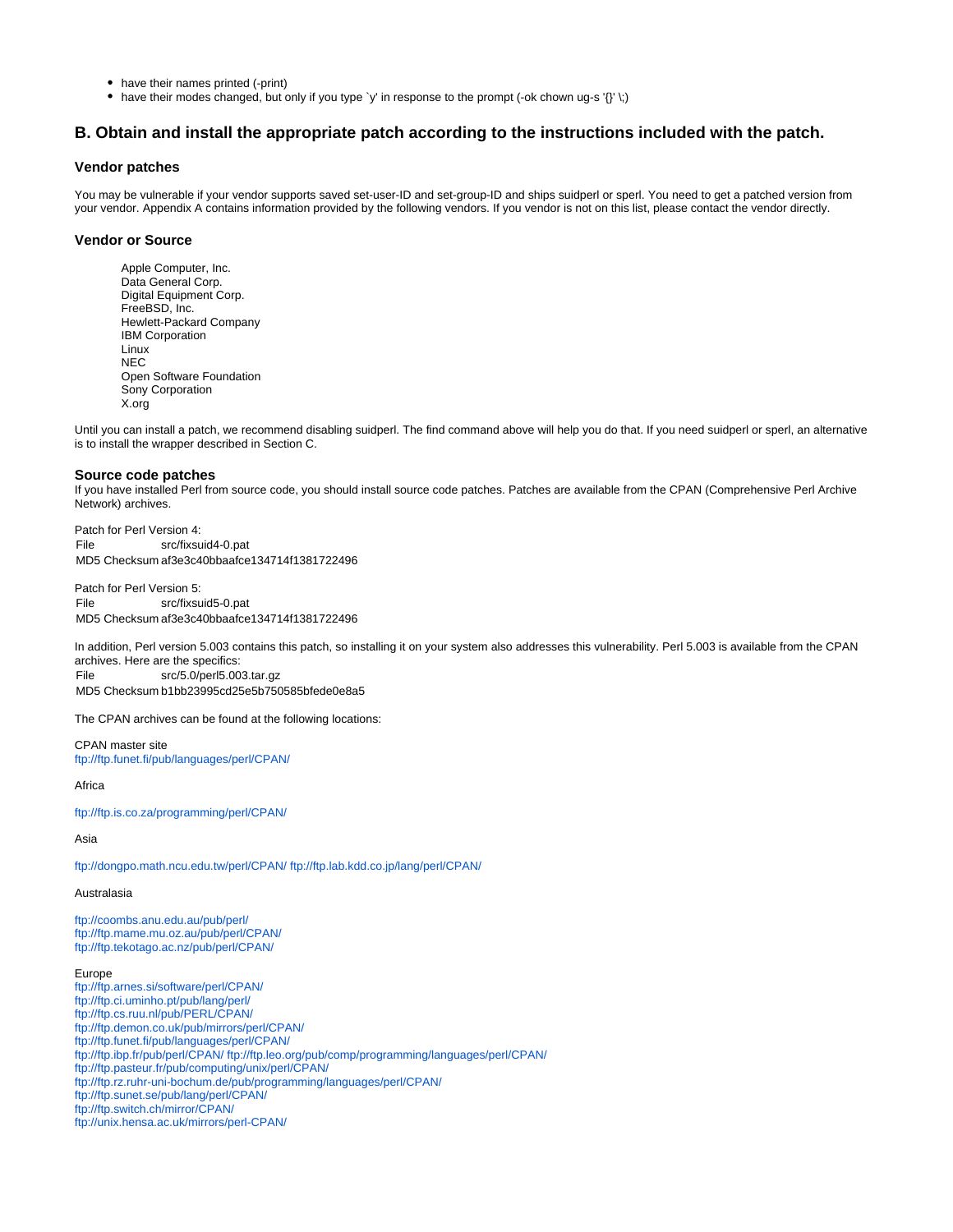North America <ftp://ftp.cis.ufl.edu/pub/perl/CPAN/> <ftp://ftp.delphi.com/pub/mirrors/packages/perl/CPAN/> <ftp://ftp.sedl.org/pub/mirrors/CPAN/> <ftp://ftp.sterling.com/programming/languages/perl/> <ftp://ftp.uoknor.edu/mirrors/CPAN/> <ftp://uiarchive.cso.uiuc.edu/pub/lang/perl/CPAN/>

# **C. If you need setuid or setgid Perl scripts and are unable to apply the source code patches listed in Section B,**

we suggest that you retrieve Larry Wall's fixsperl script noted below. fixsperl is a script that replaces the suidperl and sperl programs with a wrapper that eliminates the vulnerability. The script is available from the CPAN archives as

File src/fixsperl-0

MD5 Checksum f13900d122a904a8453a0af4c1bdddc6

Note that this script should be run one time, naming every suidperl or sperl file on your system. If you add another version of suidperl or sperl to your system, then you must run fixsperl on those newly installed versions.

# Appendix A: Vendor Information

Below is information we have received from vendors concerning the vulnerability described in this advisory. If you do not see your vendor's name, please contact the vendor directly for information.

## **Apple Computer, Inc.**

A/UX 3.1.1 and earlier support saved set-{user,group}-ids.

A/UX 3.1.1 and earlier do not have Perl as part of the standard product.

## **Data General Corporation**

Data General does support saved set-user-IDs and set-group-IDs on DG/UX.

Data General does not ship suidperl or sperl\* with DG/UX.

## **Digital Equipment Corporation**

Digital UNIX and Digital's ULTRIX Operating systems do support saved suid and saved guid in the process context.

Digital does not ship Perl with any operating system.

#### **FreeBSD, Inc.**

This information is taken from FreeBSD advisory SA-96:12.

For the complete text of the advisory, please refer to

#### <ftp://freebsd.org/pub/CERT/patches/SA-96:12/>

This vulnerability is present on all systems with the \_POSIX\_SAVED\_IDS functionality extension where suidperl has been installed.

One may disable the setuid bit on all copies of the setuid version of perl. This will close the vulnerability but render inoperable setuid perl scripts. No software currently shipping as part of FreeBSD relies on this functionality so the impact is only to third party software.

As root, execute the commands:

# chmod 111 /usr/bin/suidperl # chmod 111 /usr/bin/sperl4.036

In addition, if you have installed the perl5 port:

# chmod 111 /usr/local/bin/suidperl # chmod 111 /usr/local/bin/sperl5.001

then verify that the setuid permissions of the files have been removed. The permissions array should read "-r-xr-xr-x" as shown here:

# ls -l /usr/bin/s\*perl\*

- ---x--x--x 2 root bin 307200 Jun 1 17:16 /usr/bin/sperl4.036
- ---x--x--x 2 root bin 307200 Jun 1 17:16 /usr/bin/suidperl

and for the perl5 port: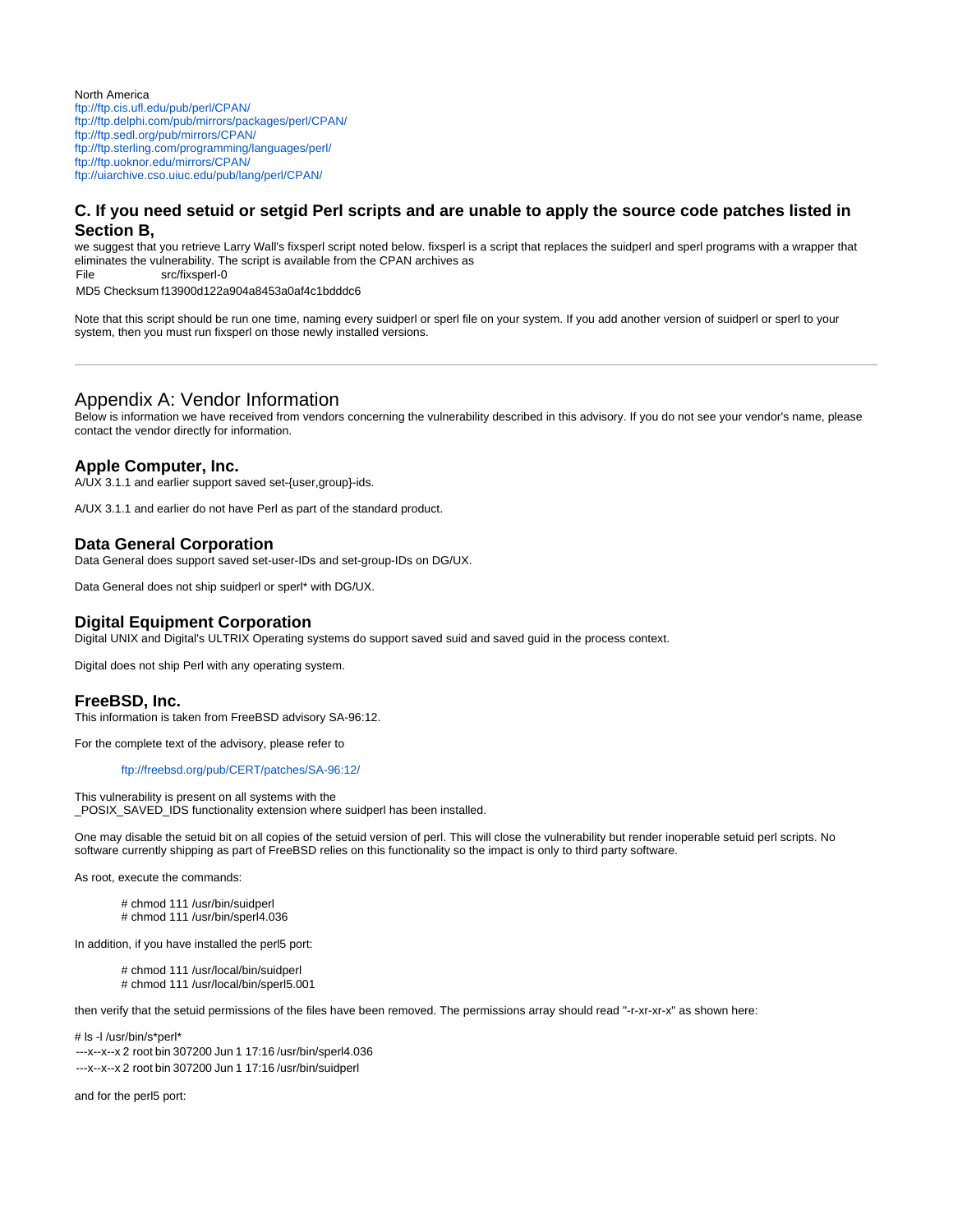# ls -l /usr/local/bin/s\*perl\*

---x--x--x 2 root bin <sup>397312</sup> Jan 22 15:15 /usr/local/bin/sperl5.001

---x--x--x 2 root bin 397312 Jan 22 15:15 /usr/local/bin/suidperl

Other information:

\*NOTE\* A patch for perl is available directly from Larry Wall (the author of perl) which solves this vulnerability in a different fashion than the FreeBSD patches. You may apply either the FreeBSD patches, or Larry's patches, or both. The patches solve the problem via two different mechanisms.

Patches are available which eliminate this vulnerability. The following patch should be applied to the system sources and suidperl should be rebuilt and reinstalled.

Apply the patch, then:

- cd /usr/src/gnu/usr.bin/perl/sperl
- make depend
- make all
- make install

A similar patch is also available for the perl5 port. Apply the following patch by moving it into the patch directory for the port distribution and rebuilding and installing perl5:

- cd /usr/ports/lang/perl5
- cp <location of new patches>/patch-a[ab] patches
- make all
- make install

NOTE: These patches do NOT solve the vulnerability for FreeBSD 2.0 or 2.0.5. These only solve the problem for 2.1 and later. Patches specific to FreeBSD 2.0 and 2.0.5 are available at the URL listed above.

## **Hewlett-Packard Company**

HP/UX versions 8.X, 9.X, and 10.X all support saved set-user-id.

None of HP/UX versions 8.X, 9.X, and 10.X have Perl as part of the standard product.

# **IBM Corporation**

AIX versions 3.2.5 and 4.X support saved set-user-id.

AIX versions 3.2.5 and 4.X do not have Perl as part of the standard product. However, the SP2's PSSP software does contain suidperl, but the program is not installed with the setuid bit set.

## **Linux**

Linux 1.2 and 2.0 support saved set-user-id.

Most distributions of Linux provide suidperl and sperl.

The fixsperl script works on linux, and it is recommended that this fix be applied until a new Perl release is made.

# **NEC**

| ves                     | no                                    |
|-------------------------|---------------------------------------|
| EWS-UX/V (Rel4.2MP) yes | no                                    |
| UP-UX/V (Rel4.2MP) yes  | no                                    |
| ves                     | no                                    |
|                         | Support Saved Sets? Provide suidperl? |

## **Open Software Foundation**

OSF/1 1.3 or later support saved set-user-id

OSF/1 1.3 or later does not have Perl as part of the standard product.

# **Sony Corporation**

NEWS-OS 4.X does not support saved set-user-id and therefore any version of Perl on that system is not vulnerable.

NEWS-OS 6.X does support saved set-user-id.

# **X.org**

None of X.org's development systems are vulnerable to the saved set-user-IDs and set-group-IDs problems, and suidperl is not shipped with either of our products.